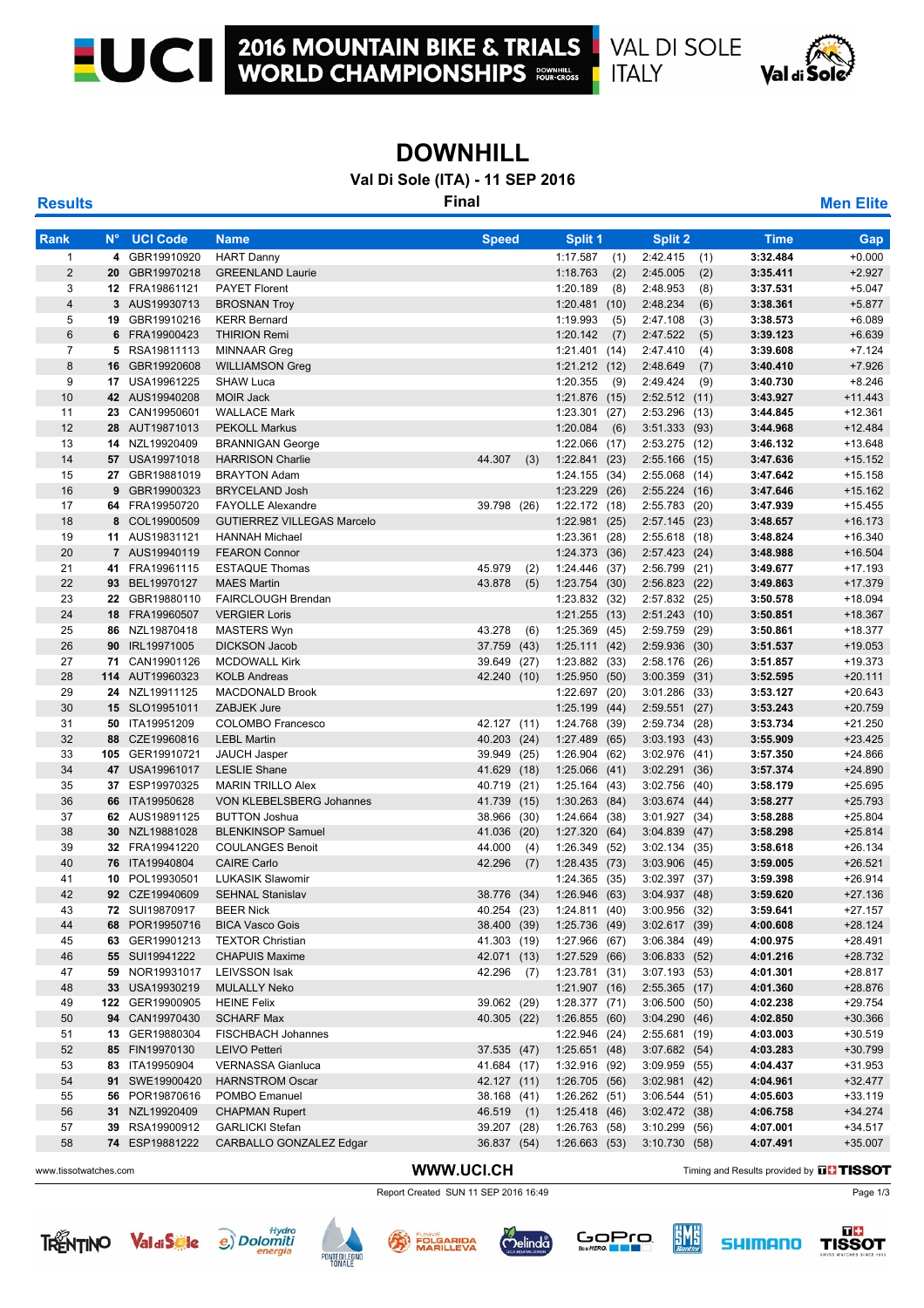$1171 - 1$ 

ı

## **DOWNHILL**

**Val Di Sole (ITA) - 11 SEP 2016**

**Results Final Men Elite**

| <b>Rank</b> | $N^{\circ}$ | <b>UCI Code</b>                    | <b>Name</b>                                      | <b>Speed</b>                     | Split 1                           | Split 2                                   | <b>Time</b>          | Gap                        |
|-------------|-------------|------------------------------------|--------------------------------------------------|----------------------------------|-----------------------------------|-------------------------------------------|----------------------|----------------------------|
| 59          |             | 46 JPN19920426                     | SHIMIZU Kazuki                                   | 41.849 (14)                      | 1:28.678 (76)                     | 3:11.081(59)                              | 4:08.052             | +35.568                    |
| 60          |             | 69 GER19971029                     | <b>GRANDY Silas</b>                              | 37.052 (52)                      | 1:28.164(70)                      | 3:12.520(63)                              | 4:09.064             | +36.580                    |
| 61<br>62    |             | 109 NED19920922                    | <b>BERSSELAAR Tom</b>                            | 38.446<br>(38)                   | 1:31.296 (88)                     | 3:12.290(61)                              | 4:09.329<br>4:09.592 | +36.845<br>$+37.108$       |
| 63          |             | 53 COL19940831<br>38 NZL19911015   | <b>GUTIERREZ Rafael</b><br><b>DICKERSON Bryn</b> | 37.535<br>(47)<br>35.756<br>(60) | 1:29.057 (78)                     | 3:13.190(66)<br>3:10.712(57)              | 4:10.641             | $+38.157$                  |
| 64          |             | 73 POL19950302                     | <b>CZERMAK Wojciech</b>                          | 38.634 (36)                      | 1:26.874 (61)<br>1:26.808<br>(59) | 3:12.739(64)                              | 4:10.916             | $+38.432$                  |
| 65          |             | 96 ESP19910509                     | <b>GUIJARRO VILLACIEROS Javier</b>               | 37.669<br>(45)                   | 1:30.643<br>(87)                  | 3:14.609(69)                              | 4:11.558             | +39.074                    |
| 66          |             | 112 BRA19800209                    | <b>BERCHTOLD Markolf</b>                         | 41.739<br>(15)                   | 1:30.381<br>(86)                  | $3:15.328$ (70)                           | 4:11.781             | $+39.297$                  |
| 67          |             | 113 CZE19940118                    | <b>STEPANEK Ondrej</b>                           | 36.624 (55)                      | 1:26.703 (55)                     | 3:17.392(73)                              | 4:14.486             | $+42.002$                  |
| 68          |             | 115 GER19950616                    | <b>BARTH Joshua</b>                              | 37.446<br>(49)                   | 1:34.398<br>(94)                  | 3:17.520(74)                              | 4:15.267             | $+42.783$                  |
| 69          |             | 36 SUI19921204                     | <b>WEBER Lutz</b>                                | 38.587 (37)                      | 1:30.247 (83)                     | 3:13.963(67)                              | 4:15.624             | $+43.140$                  |
| 70          |             | 129 SWE19930501                    | <b>HEDMAN Tim</b>                                | 37.009<br>(53)                   | 1:31.940<br>(90)                  | 3:19.513(76)                              | 4:17.477             | $+44.993$                  |
| 71          |             | 34 NZL19890818                     | <b>MASTERS Edward</b>                            | 33.068<br>(69)                   | 1:23.512 (29)                     | 3:22.363 (78)                             | 4:20.049             | $+47.565$                  |
| 72          |             | 80 COL19830110                     | <b>ESTRADA PULGARIN Mauricio Ernesto</b>         | 37.314<br>(50)                   | 1:30.223<br>(82)                  | 3:19.119<br>(75)                          | 4:20.460             | +47.976                    |
| 73          |             | 100 JPN19961002                    | <b>KATO Masaki</b>                               | 34.027<br>(66)                   | 1:30.131(81)                      | 3:12.295 (62)                             | 4:21.556             | +49.072                    |
| 74          |             | 52 RSA19870106                     | POTGIETER Johann                                 | 36.413<br>(56)                   | $1:28.404$ (72)                   | 3:11.370 (60)                             | 4:22.127             | $+49.643$                  |
| 75          |             | 98 BRA19900819                     | <b>BERTOL Lucas</b>                              | 36.247 (58)                      | 1:25.628(47)                      | 3:22.415(79)                              | 4:22.965             | $+50.481$                  |
| 76          |             | 54 SLO19821104                     | <b>VAUH Miran</b>                                | 37.759<br>(43)                   | $1:28.512$ (75)                   | 3:25.700(81)                              | 4:27.140             | +54.656                    |
| 77          |             | 132 SWE19971211                    | SANDBERG Jonathan                                | 38.681<br>(35)                   | 1:35.009<br>(96)                  | 3:24.875 (80)                             | 4:30.668             | $+58.184$                  |
| 78          |             | 44 AUS19930116                     | <b>MUDD Graeme</b>                               | 38.823<br>(32)                   | 1:30.357<br>(85)                  | 3:16.094(71)                              | 4:31.293             | +58.809                    |
| 79          |             | 79 BRA19950224                     | ALVES DE BORBA Lucas Eduardo                     | 37.624 (46)                      | 1:32.845 (91)                     | 3:19.881 (77)                             | 4:31.872             | +59.388                    |
| 80          |             | 61 SVK19960807                     | <b>ONDIC Jozef</b>                               | 36.288<br>(57)                   | 1:29.435 (80)                     | 3:12.943(65)                              | 4:33.209             | $+1:00.725$                |
| 81          |             | 102 HUN19930813                    | <b>KERESZTES Peter</b>                           | 31.775 (71)                      | 1:35.463 (98)                     | $3:30.962$ (83)                           | 4:34.549             | $+1:02.065$                |
| 82          |             | 106 COL19911117                    | <b>ZULUAGA Esteban</b>                           | 32.260 (70)                      | 1:36.476 (99)                     | 3:30.400(82)                              | 4:34.859             | $+1:02.375$                |
| 83          |             | 1 FRA19940513                      | <b>BRUNI Loic</b>                                |                                  | 1:22.677 (19)                     | $3:16.804$ (72)                           | 4:35.133             | +1:02.649                  |
| 84          |             | 97 SVK19900627                     | <b>UCEN Lukas</b>                                | 34.698<br>(63)                   | 1:28.471(74)                      | 3:31.624(84)                              | 4:36.533             | $+1:04.049$                |
| 85          |             | 127 BOL19870511                    | YANNICK WENDE Yan                                | 33.666 (68)                      | 1:34.696 (95)                     | 3:35.707 (86)                             | 4:38.050             | +1:05.566                  |
| 86          |             | 123 ARG19891117                    | <b>MAIO Jeremias</b>                             | 38.871<br>(31)                   | 1:41.633 (105)                    | 3:39.462 (89)                             | 4:38.777             | +1:06.293                  |
| 87          |             | 99 HUN19940327                     | PALOTAI Gabor                                    | 35.317 (62)                      | 1:36.937 (101)                    | 3:38.518(88)                              | 4:40.058             | $+1:07.574$                |
| 88          | 81          | BUL19911113                        | <b>GATEV Stivian</b>                             | 34.174 (65)                      | 1:37.304 (102)                    | 3:33.731(85)                              | 4:42.093             | +1:09.609                  |
| 89          |             | 118 ITA19931114                    | <b>MILANI Mario</b>                              | 38.823<br>(32)                   | 1:28.746 (77)                     | 3:14.577 (68)                             | 4:42.945             | $+1:10.461$                |
| 90          |             | 130 AND19950926                    | <b>CASAL VALLS Guillem</b>                       | 37.183<br>(51)                   | 1:36.852 (100)                    | 3:40.609<br>(92)                          | 4:47.476             | $+1:14.992$                |
| 91<br>92    |             | 126 AND19840519<br>104 BUL19960218 | <b>BARILARO CAPARROS Albert</b><br>NEYCHEV Joan  | 30.373 (72)                      | 1:35.049 (97)                     | 3:36.046<br>(87)                          | 4:49.189             | $+1:16.705$<br>$+1:18.694$ |
| 93          |             | 131 ROU19950419                    | SAVA Ioan-Andrei                                 |                                  | 1:38.300(104)<br>1:45.229 (106)   | $3:39.554$ (90)<br>4:01.241 (94)          | 4:51.178<br>5:14.894 | $+1:42.410$                |
| 94          |             | 75 JPN19930821                     | <b>KUSHIMA Yuki</b>                              |                                  | 1:27.998 (68)                     | 4:21.786 (95)                             | 5:30.937             | $+1:58.453$                |
| 95          |             | 84 HUN19911206                     | <b>ZAMBO David</b>                               | 35.635<br>(61)                   | 1:38.003 (103)                    | 3:40.564 (91)                             | 5:33.027             | $+2:00.543$                |
| 96          |             | 78 SUI19951126                     | <b>CAROLI Jerome</b>                             | 33.738<br>(67)                   | 2:47.566 (107)                    | 4:47.095<br>(97)                          | 5:45.098             | $+2:12.614$                |
| 97          |             | 124 ARG19930526                    | <b>SEEWALD Pablo</b>                             | 38.307<br>(40)                   | 1:26.671 (54)                     | 4:52.334 (98)                             | 5:50.407             | $+2:17.923$                |
| 98          |             | 49 AUS19950502                     | <b>LUCAS Dean</b>                                | 35.796<br>(59)                   | 1:19.900<br>(4)                   | 5:09.403 (99)                             | 7:13.482             | +3:40.998                  |
| 99          |             | 117 BRA19941103                    | <b>NOVACK VIEIRA Roger</b>                       |                                  | 2:49.991 (108)                    | 6:28.908 (101)                            | 7:43.242             | +4:10.758                  |
| 100         |             | 108 GER19880913                    | <b>IRMISCH Erik</b>                              | 37.849 (42)                      | $1:29.106$ (79)                   | 4:30.808 (96)                             | 7:48.345             | $+4:15.861$                |
| 101         |             | 35 FRA19960304                     | PIERRON Amaury                                   |                                  | 34.434 (64) 1:20.729 (11)         | 6:19.737 (100)                            | 8:27.832             | +4:55.348                  |
|             |             | 43 ITA19970920                     | <b>REVELLI Loris</b>                             |                                  |                                   | 30.114 (73) 4:31.536 (109) 8:09.861 (102) | <b>DNF</b>           |                            |
|             |             | 2 USA19871224                      | <b>GWIN Aaron</b>                                |                                  | $1:19.135$ (3)                    |                                           | <b>DNF</b>           |                            |
|             |             | 60 USA19900619                     | <b>JACKSON Eliot</b>                             |                                  | 1:22.715(21)                      |                                           | <b>DNF</b>           |                            |
|             |             | 25 AUT19940601                     | <b>TRUMMER David</b>                             |                                  | 1:22.840 (22)                     |                                           | <b>DNF</b>           |                            |
|             |             | 77 ESP19960425                     | <b>JORBA PRATS Ferran</b>                        |                                  | 1:26.735 (57)                     |                                           | <b>DNF</b>           |                            |
|             |             | 107 CHI19880815                    | ACUNA QUINTANA Mauricio Andres                   | 42.296<br>(7)                    | 1:28.110(69)                      |                                           | <b>DNF</b>           |                            |
|             |             | 103 FIN19920314                    | <b>LAMPEN Antti</b>                              |                                  | 1:31.321 (89)                     |                                           | <b>DNF</b>           |                            |
|             |             | 110 BRA19891011                    | <b>ZOTTIS Maicon</b>                             |                                  | 1:33.630 (93)                     |                                           | <b>DNF</b>           |                            |
|             |             | 121 CZE19920227                    | RIHA Jakub                                       |                                  |                                   |                                           | <b>DNF</b>           |                            |
|             |             | 48 ESP19951208                     | SUAREZ ALONSO Angel                              |                                  |                                   |                                           | <b>DNS</b>           |                            |
|             |             | 82 RSA19970214                     | PHILOGENE Jonathan                               |                                  |                                   |                                           | <b>DNS</b>           |                            |
|             |             | 119 EST19910412                    | <b>MATTUS Juho</b>                               |                                  |                                   |                                           | <b>DNS</b>           |                            |

WWW.UCI.CH Timing and Results provided by **That TISSOT** 



Report Created SUN 11 SEP 2016 16:49 Page 2/3

TRENTINO Val di Sigle exposition de la constantitivity de la constantition de la constantition de la constanti<br>Référence de la constantion de la constantion de la constantion de la constantion de la constantion de la const